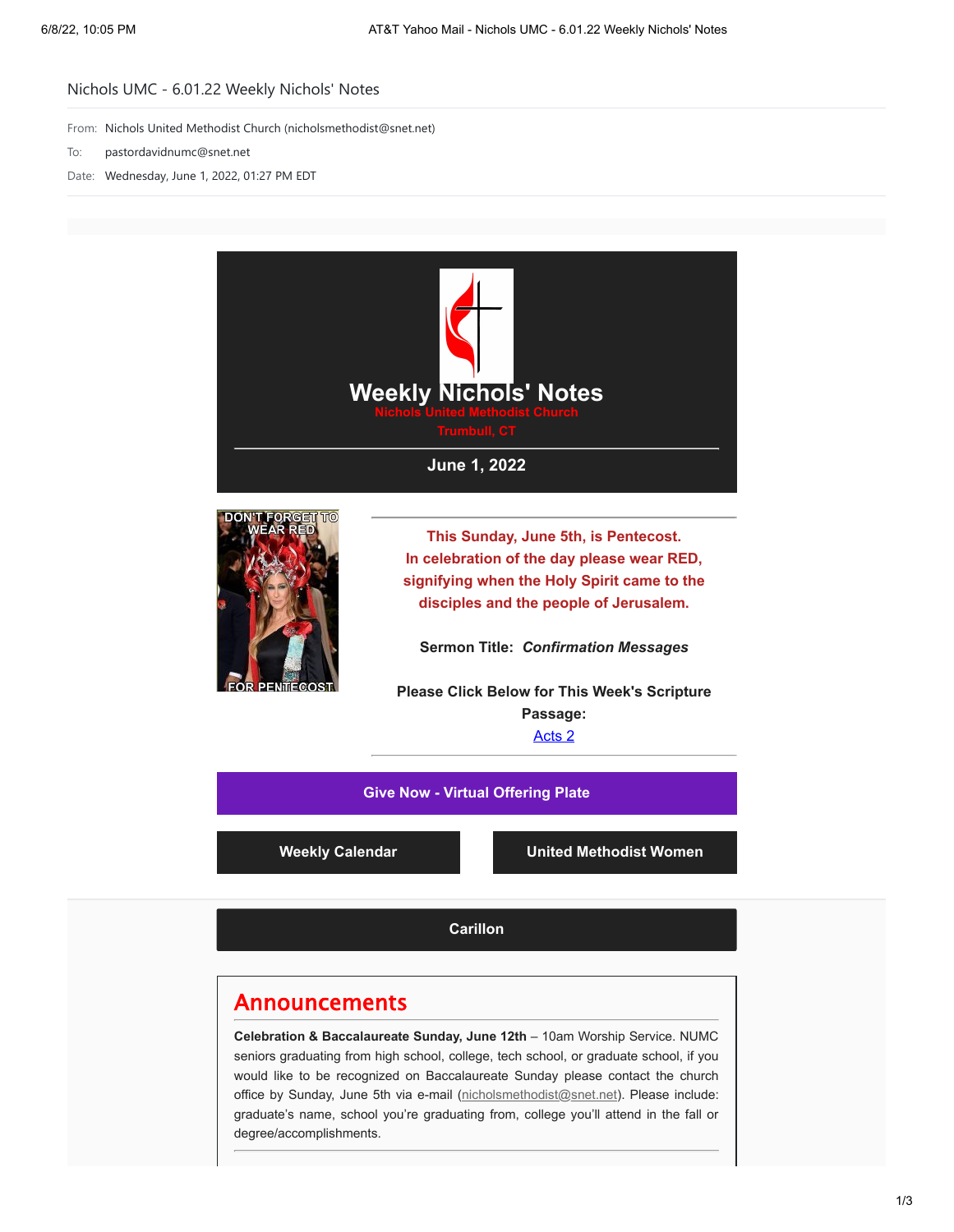**Youth Group** - Sunday June 12th we will be celebrating our graduates at church during the 10am service. I hope you all can attend. After the service we'll be going out for lunch, this will be our last official gathering in June. We will continue to meet throughout the summer and have fun events. If I don't have your email or cell phone number and you would like to be in the know about these events please send me an e-mail or text and I can add you to the list. For more information contact Chrissy Ferrante at [Chrissy842001@comcast.net](mailto:Chrissy842001@comcast.net) or 203-558-7848.

**Youth Group Information Sessions** – Sunday, June 12th Chrissy Ferrante, our Youth Director, will have a "Meet & Greet" for any youth who will be in 6th-12th grade next fall, and who would like more information about Youth Group. She will be in Fellowship Hall after worship on these Sundays. All are welcome (parents too!).

**Sunday Bible Study in Person** - 9-9:45am in the Judge's classroom off Fellowship Hall - This study is taught by David Preusch and focuses on the books of I & II Kings. This story begins with King Solomon and a unified powerful and influential Israel, which slowly unravels and culminates into a divided kingdom. It is relevant for us today as we live in such divisive times. This is an inclusive group study, and no preparation is required, just bring your Bible.

**Peace & Prayer: Mid-Week Time of Devotion** - Wednesdays 11:30- 11:45am - Every Wednesday Judy Lang will have a brief time of devotion and prayer via Zoom. During these unsettling times, this will be an opportunity to spend about 15 minutes centering ourselves in reflective thought and prayer. Click **Prayer & Peace** [for the link for this mid-week centering time \(it is the same link as our worship](https://nicholsumc.us4.list-manage.com/track/click?u=d09532b52f4e74b81f543ac42&id=df5bd19d35&e=9e577d7e6a) service **OR Dial in: (646)-876-9923, Meeting ID: 366 149 7977, Password: 35#).**

**Word & Coffee Thursdays, 9-10:00am on Zoom** - Pastor David leads a study on the book Genesis. Come and learn how it all began as we discuss these first stories of God interacting with the created world. Each week we will open in prayer, read the passage, and discuss what we have learned/questioned during our reading and reflection. All are welcome, and you may drop in (via Zoom) any week. If you would like to attend please email [pastordavidnumc@snet.net.](mailto:pastordavidnumc@snet.net) NOTE: a recorded video version will also available upon request for those who cannot attend the live session.

**Please Pray for Our Sick & Homebound...** Barbara Amsden Ruth Liptak Judy McAllister

## **Moment for Mission**

This month our offering will assist Henderson Settlement, a Methodist mission in Frakes. Founded in 1925 by a Methodist minister, it has been a major influence in the region providing the people of Appalachia with an education as well as the means for supporting themselves and their families. The mission provides community services, a community store, youth ministries, a library, a senior and a day care center. It seeks volunteers through a VIM (Volunteers in Mission) work camp program. The pandemic has increased the demand for more assistance from the families in the area and our support is vital to helping them serve the people. Checks may be made out to NUMC and indicate Henderson on the memo line. Thank you